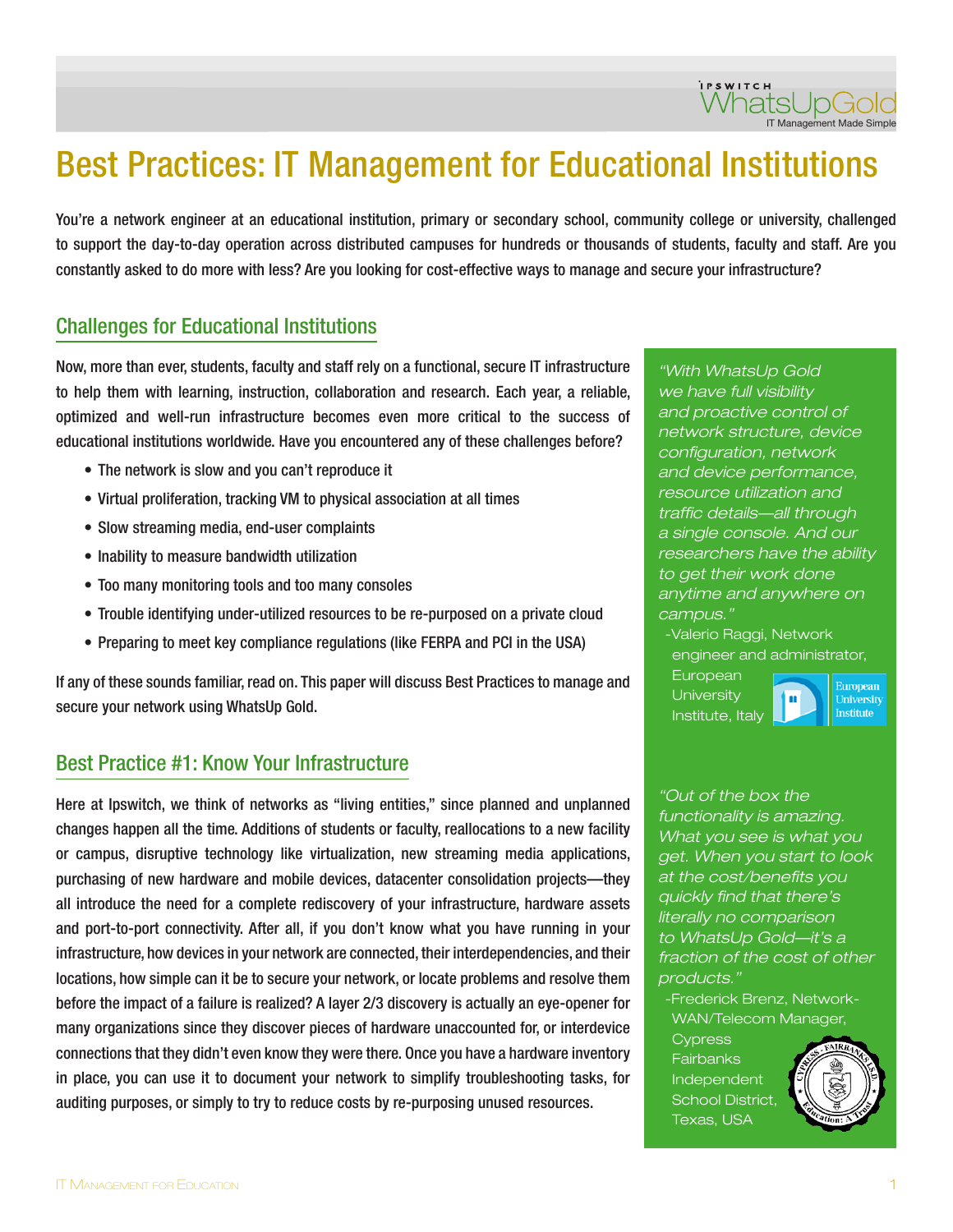How: Use *WhatsUp Gold WhatsConnected* to automatically discover, map, inventory and document your network (devices, servers, virtual resources, hardware, and software assets) and port-to-port connectivity in minutes! Using its powerful auto-discovery and dynamic mapping, and a simple one-click integration with Visio™, your team will always have topology information at their fingertips.

WhatsUp Gold's IT

Management solution offers the best value for educational institutions.

Proven for Education— Worldwide institutions of all sizes utilize WhatsUp Gold for complete IT management.

Quick Implementation, Easy Configuration and Low Operating Cost-You can be up and running in less than an hour!

Simple Licensing Model— Simple and straight-forward pricing—just count the number of devices.

Comprehensive Feature

**Set**—Discover, map and manage your entire IT infrastructure from a single interface with one Alert Center & one integrated discovery. Select the custom solution that's right for you.

#### Work Across Networks, Buildings, Campuses—

WhatsUp Gold Distributed Edition provides you with scalable and secure management and monitoring of any number of remote sites from a centralized location.

Air-Tight Security—WhatsUp Gold is FIPS 140-2-certified, meeting one of the highest security requirement standards available.

### Best Practice #2: Monitor Your Infrastructure

Once you have discovered what you have and how everything is connected, you should start monitoring health, availability and performance across all your infrastructure components, including network devices, servers, applications and virtual resources. Using multiple management consoles to monitor performance means that you have to manually examine multiple reports and interfaces to correlate information from different sources. This can be time-consuming and confusing, especially when you are dealing with several virtual machines and hundreds of physical servers. Plus, it will make troubleshooting very difficult (and slower) and can increase MTTR (mean time to resolution).

Here are some key focus areas that you should monitor on an ongoing basis.

| Area                                         | <b>What to Monitor</b>                                                                                                                                                                                                                                                                                                                                                                                                                                                                                                                                                      |
|----------------------------------------------|-----------------------------------------------------------------------------------------------------------------------------------------------------------------------------------------------------------------------------------------------------------------------------------------------------------------------------------------------------------------------------------------------------------------------------------------------------------------------------------------------------------------------------------------------------------------------------|
| <b>Networking</b><br><b>Devices</b>          | Key metrics such as interface utilization, and other metrics stored in their<br>MIBs, such as interface errors and discards, CPU and Memory utilization.                                                                                                                                                                                                                                                                                                                                                                                                                    |
| <b>Systems, Servers</b><br>& Workstations    | Processor utilization, memory, processes, storage and file system, as well as<br>disk I/O, to help identify both under and over utilized systems. This should be<br>done for Windows, Unix, Linux, Solaris or MAC Operating Systems.                                                                                                                                                                                                                                                                                                                                        |
| Hardware<br>Performance<br><b>Indicators</b> | By monitoring areas such as temperate, power supply and fans, you will be<br>able quickly detect if there are instances of overheating or component failures.                                                                                                                                                                                                                                                                                                                                                                                                               |
| <b>Virtual Resources</b>                     | Similarly to what you'd normally monitor for your physical servers, you should<br>oversee metrics such as CPU, interface, memory, and disk utilization on the<br>VM and host level. By monitoring disk utilization on the host level, you can<br>effectively protect yourself against growing to the limit of your volume. In<br>addition, you should configure real-time alerts on specific VMware problems<br>such as migration errors, clusters being overcommitted, insufficient failover<br>resources, a general VM error, or when host warnings/errors are triggered. |

How: Use *WhatsUp Gold* and *WhatsUp Gold WhatsVirtual* to monitor, alert, manage and report across devices, systems and physical and virtual resources from a single interface. WhatsUp Gold's powerful monitoring, alerting and notification capabilities, combined with custom dashboard views and over 200 reports, will give you the actionable intelligence to make smarter decisions faster, and keep your network infrastructure running smoothly.

#### Best Practice #3: Monitor Network Traffic

While performance management has been getting all the buzz in the industry, understanding and managing network traffic and bandwidth usage—regardless of the protocol used—will help you on three key fronts:

IT Management Made Simple

irswitch<br>Whatsl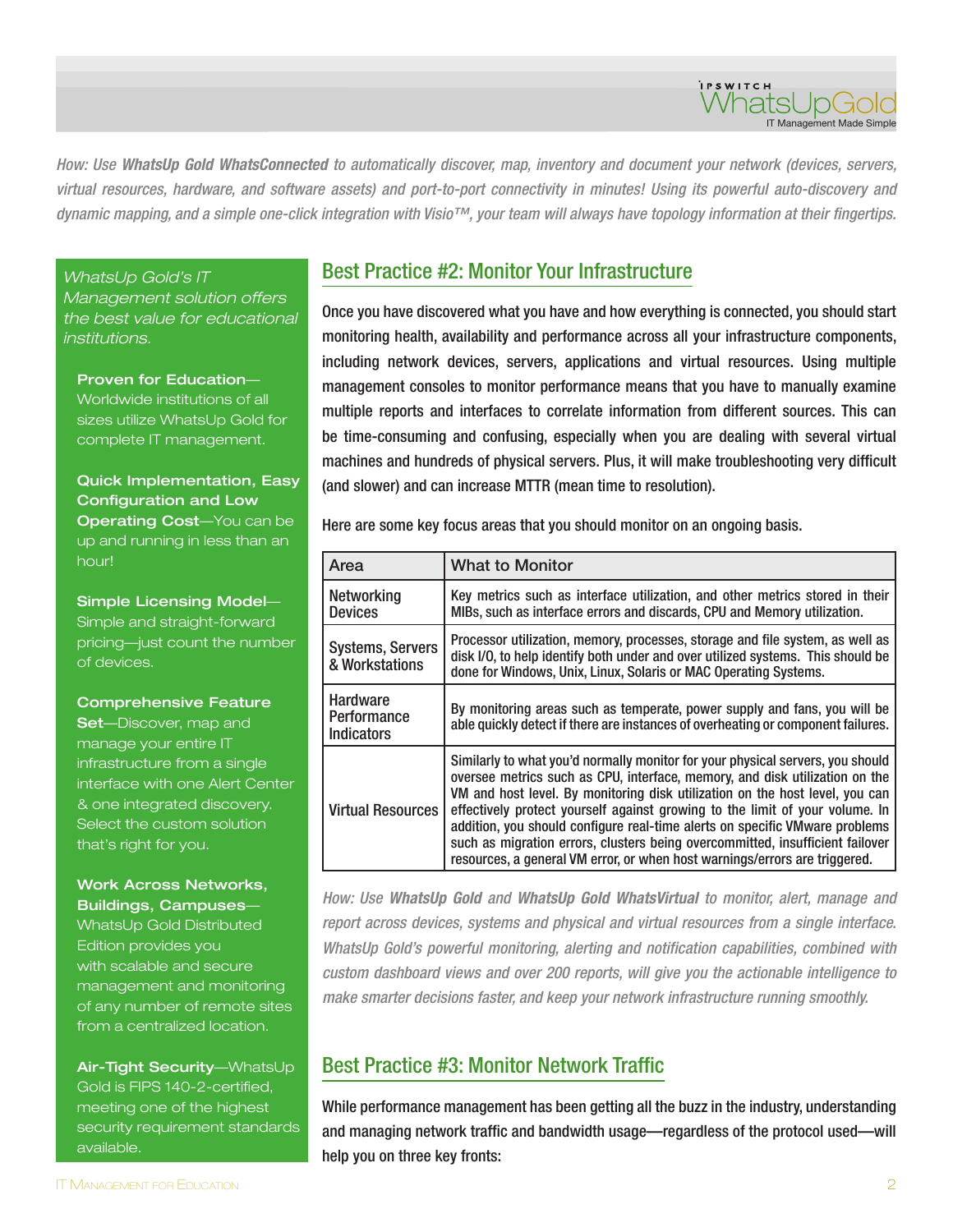

- 1. Understand which users, applications and protocols are consuming your bandwidth. In fact, streaming media applications and non-work related activities could be putting a strain on your valuable network resources, causing network slowdowns and intermittent problems for all your users.
- 2. Properly measure bandwidth usage, so you can verify ISP providers billing or properly plan for spikes in bandwidth usage and avoid dropped packages or delays.
- 3. Protect your network and quickly detect DOS attacks and other rogue activity directed at your network. For example, did you know that many attackers are hiding in plain sight and moving data out of organizations using tried-and-true means, such as FTP, HTTP and SMTP, as reported by Black Hat? Firewalls won't flag HTTP traffic as an anomaly.

Educational organizations of all sizes should go deep into their flow data and look for a flow management solution that will let them analyze, alert and report on the different types of traffic traversing the network. This is how it works: each flow enabled router or switch (source) collects and aggregates information about traffic passing through it, and when configured to do so, transmits the information to a flow-enabled network management and monitoring system such as WhatsUp Gold Flow Monitor.

"Our network was more or less a mess. Most of the switches were not manageable and I had no tool at all to help me keep everything up and running," says Don Markese, Technology Director for Freehold Regional High School District. After WhatsUp Gold and WhatsUp Gold Flow Monitor were installed, Markese noticed that there was a large spike in unauthorized bandwidth traffic coming from one of the school buildings. With WhatsUp Gold Flow Monitor, he was able to monitor this abnormality over the next couple of days and noticed that this spike was a daily occurence. As the spike had a detrimental effect on the performance of the entire network, Markese used WhatsUp Gold Flow Monitor to determine the source of this unauthorized traffic. He was then able to notify the principal of the school where this was occurring, and they were able to put a stop to the illegal use ofthe network's bandwidth before it caused any further problems.

## **Freehold Regional High School District**

How: Use *WhatsUp Gold* and **WhatsUp Gold Flow Monitor**. In customer Don Markese's words, "If it weren't for WhatsUp Gold and WhatsUp Gold Flow Monitor, that unauthorized usage of the network bandwidth likely would have gone unnoticed and continued to have a negative effect on the overall performance of the network... So the benefits of having WhatsUp Gold and the plug-ins at the head of our network management strategy have already been noticeable. The comprehensiveness of the product has really given me complete control of the network and has greatly enhanced its overall performance."

#### Best Practice #4: Automate Configuration Changes

Configuration management is an often overlooked area, but did you know that 60% of network outages and performance degradations are due to misconfiguration errors? As a network management professional, you spend a significant amount of time establishing and fine-tuning network devices' configurations to ensure stable network performance, protect data and secure networks from unauthorized users. With sometimes hundreds of individual devices to manage and maintain, configuration changes are made almost continuously, and they are hard to track on an ongoing basis. Recreating a device configuration from scratch, or identifying what's changed on a network, when, where, and by whom can be very difficult without a configuration management solution in place. The ability to rapidly react to a device failure or misconfiguration is vital in a sound network management strategy. The capability to download a backup to a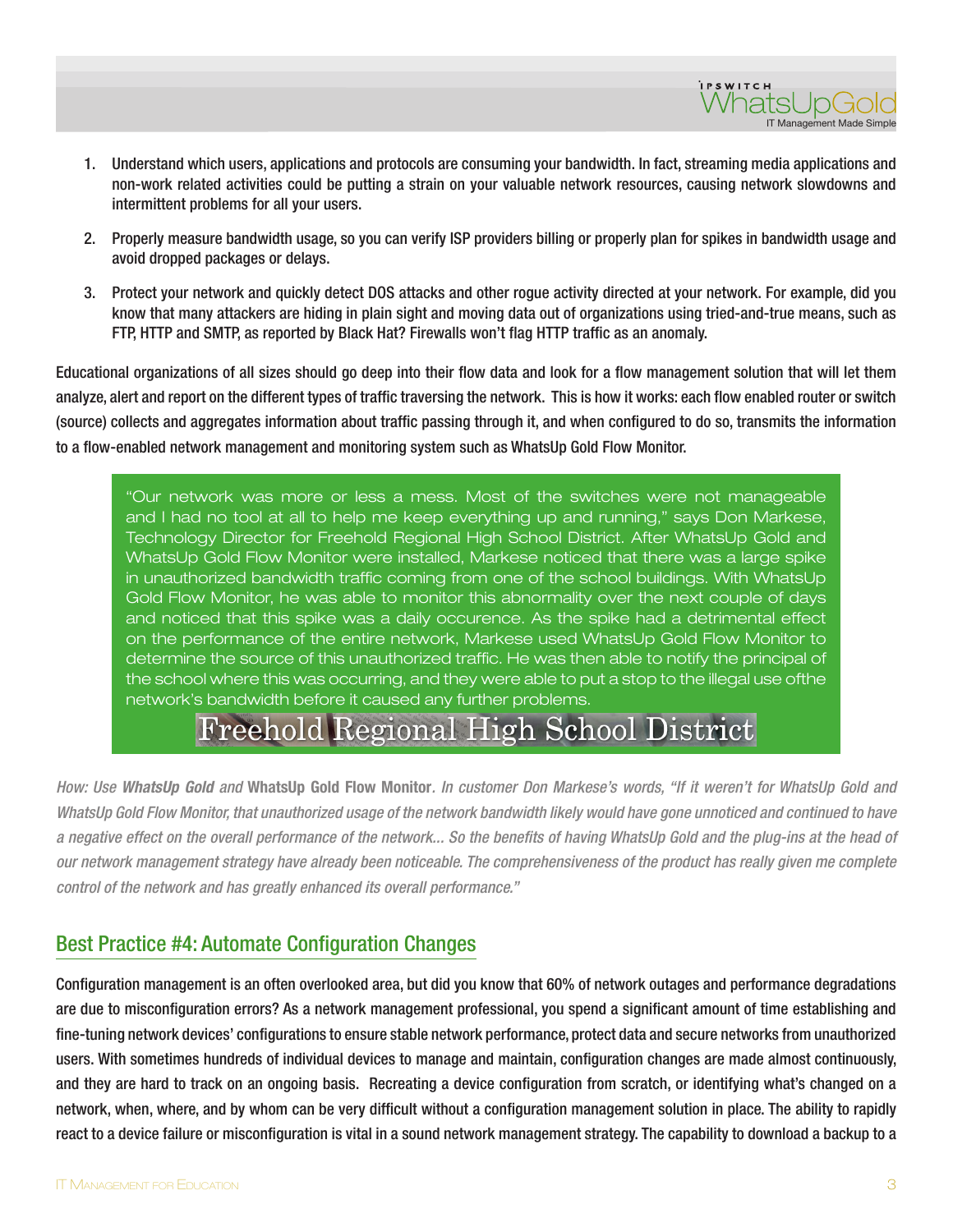

new device or replace an existing file can mean the difference between a network outage and a healthy infrastructure. Here are some quick best practice pointers to help you jump-start your configuration management efforts:

| BP <sub>1</sub> | Create standard configurations for each device classification (e.g. router, LAN switch, WAN switch, or ATM<br>switch)                                                                                                                                         |
|-----------------|---------------------------------------------------------------------------------------------------------------------------------------------------------------------------------------------------------------------------------------------------------------|
| BP <sub>2</sub> | Maintain the current running configurations for all devices and a set number of previously running<br>versions—at least three to five previous working versions. It will really help with troubleshooting tasks.                                              |
| BP3             | Keep track of when configuration changes were made for auditing purposes. You might even think about<br>setting up real-time alerts and notifications in this area.                                                                                           |
| BP4             | Automate the execution of the scheduled tasks relating to current network configuration backups, startup<br>configuration file backups and password change management for an individual device or across groups of<br>devices to reduce errors and save time. |
| BP <sub>5</sub> | Document your network and configuration changes periodically.                                                                                                                                                                                                 |

How: Use *WhatsUp Gold WhatsConfigured* to automate network device configuration and change management processes, simplify your life, and eliminate human errors. With WhatsConfigured in place you don't have to perform repetitive and tedious manual configuration tasks, or troubleshoot misconfiguration issues in the dark. Plus, you can rest easy and save time with features such as nightly config backups, bulk config changes, complete audit trails, and real-time alerts triggered by configuration changes.

#### Best Practice #5: Consolidate All Alerts in a Central Location

As you know, a network is comprised of any number of different single components, all designed and configured to work interdependently. It is this interdependency that is difficult to decode. As you build your infrastructure management strategy, you should look for ways to obtain a consolidated view of all alerts and problems occurring anywhere in your infrastructure, including performance issues, network

traffic bottlenecks, bandwidth usage violations, hardware issues, configuration changes, and so on. That way, you'll increase IT efficiency by ensuring better coordination in response procedures and knowing exactly what's happening in your network. Plus, it's easier to troubleshoot hard-to-resolve issues, such as a slow network or intermittent problems, when you have a unified view of all alerts and problems.

How: *WhatsUp Gold* includes a central Alert Center—a single integrated workspace that consolidates all alerts, notifications and alert acknowledgements across WhatsUp Gold and its plug-ins for easy configuration and management. That way, you can coordinate an alert response via acknowledgements and multiple levels of escalations, no matter the network location—a hardware problem, a performance bottleneck, a bandwidth usage violation or a misconfigured device.

"The reason we're always using WhatsUp Gold is the front page console—it's more intuitive. It's becoming our help desk dashboard, and that says a lot."

-Albert Stadler, Director of Infrastructure and Security,

**Missouri** Southern State University, Missouri, USA



## Best Practices #6: Look for Custom Monitoring Tools That Fit Your Schedule

You should look for management capabilities that simplify your life, reduce your workload and fit your schedule—not the other way around. Here is a quick list of some capabilities that you should require, and how they'll make your life easier.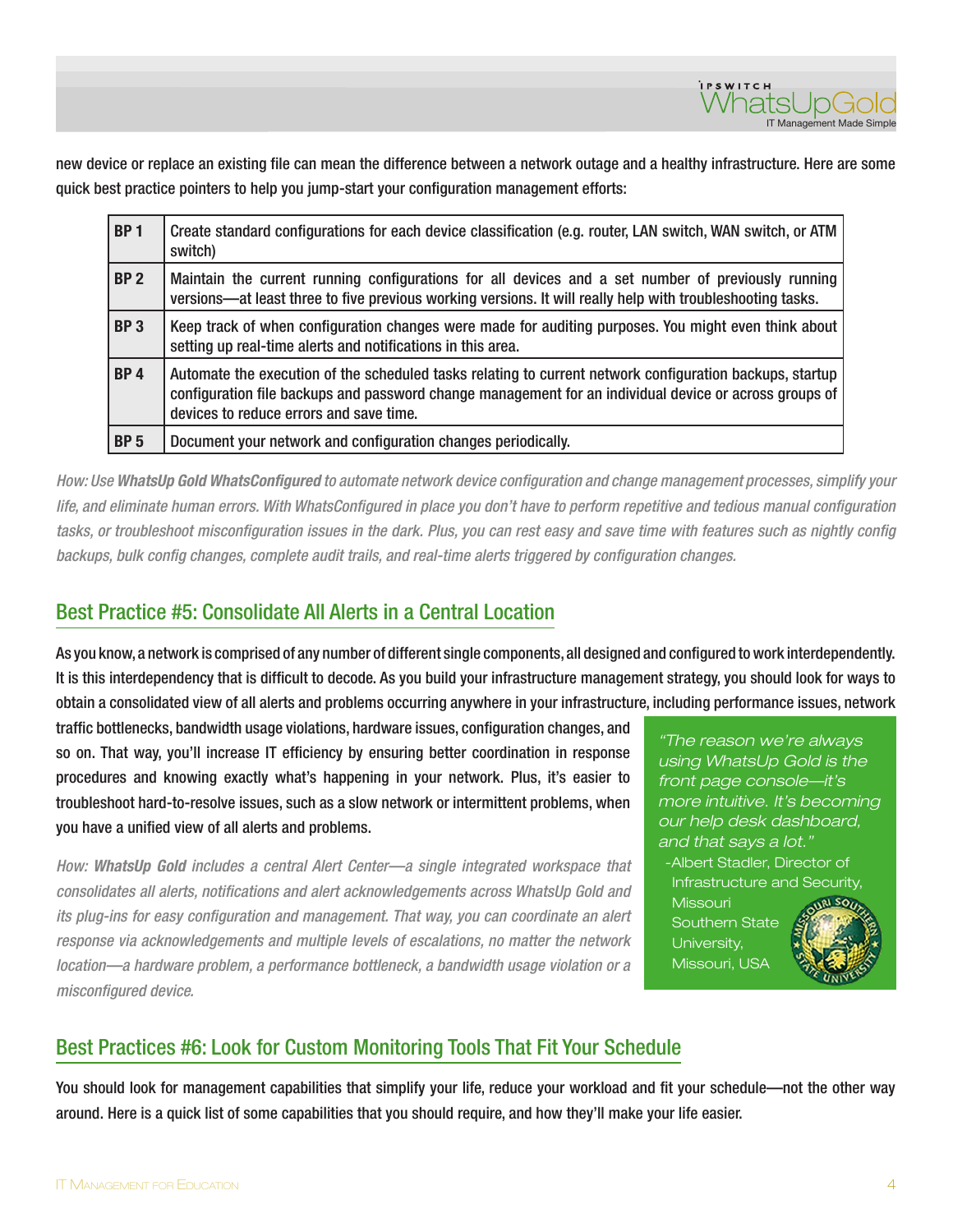

| Feature                           | <b>Why</b>                                                                                                                                                                                             |
|-----------------------------------|--------------------------------------------------------------------------------------------------------------------------------------------------------------------------------------------------------|
| <b>Business Hours Reporting</b>   | Align your reporting to match your business schedule.                                                                                                                                                  |
| <b>Scheduled PDF Reporting</b>    | Easy to schedule and share workspaces and full reports with your peers or management.                                                                                                                  |
| <b>SMS Alerts</b>                 | Receive key information on your phone on the go, when you need it, wherever you are.                                                                                                                   |
| <b>Blackout Alert Suppression</b> | Define blackout periods and suppress alerts and notifications when you're enjoying your personal life—at night, on<br>the weekends, or when you are away on vacation.                                  |
| <b>Blackout Alert Summary</b>     | Stay on top of everything while enjoying your time off—receive a summary of problems and alerts suppressed<br>during blackout periods when you're back, so you know what happened while you were away. |
| <b>Mobile Access</b>              | Manage your network from your mobile device on the go-get alerts, reports and monitor your network remotely.                                                                                           |

How: *WhatsUp Gold* offers all the capabilities that you need to better balance your career and personal life. Its advanced capabilities, like business hours reporting, scheduled report distribution, blackout alerts suppression and summaries, as well as Mobile Access, give you the ability to react to events immediately anytime, from anywhere.

#### Best Practices #7: Secure and Protect Key Information

To protect and secure key information such as student records and employee data, you need to know who is accessing which systems and data, and what users are doing at all times. Records of all events taking place in your environment are being logged right now into event logs and Syslog files across your servers, workstations and networking devices. Think about it—log files contain complete audit trails of access, additions, deletions or manipulation of key information. Therefore, Windows Event, W3C/IIS and Syslog files need to be collected, stored, analyzed and reported on to have near real-time security event detection and response as well as maintained for operational forensics and compliance reporting.

Did you know that under the Family Educational Rights and Privacy Act (FERPA), federally funded, US-based educational institutions must protect student records to keep their funding?

The PCI-DSS standard applies to any organization that is handling credit card transactions. Whether you are collecting card data for the school lunch program, tuition payments or the purchase of books, your institution is also responsible for assuring that cardholder data is protected.

#### How: Use *WhatsUp Log Management* to:

| Step 1 | Automatically collect and store your log files for as long as you need (e.g. FERPA mandates up to 7 years in<br>some states) with WhatsUp Log Management. Don't forget to:<br>Leverage its cryptographic hashing capabilities to prevent tampering with archived log files<br><b>Collect Syslog, W3C/IIS and Windows Event logs</b> |
|--------|-------------------------------------------------------------------------------------------------------------------------------------------------------------------------------------------------------------------------------------------------------------------------------------------------------------------------------------|
| Step 2 | Configure WhatsUp Log Management to generate real-time alerts for key events (e.g. access and permission<br>changes to files, folders, and objects containing education records or personally identifiable information).                                                                                                            |
| Step 3 | Generate and automatically distribute the reports that you need to prove compliance with WhatsUp Log<br>Management-see the detailed tables on the following page.                                                                                                                                                                   |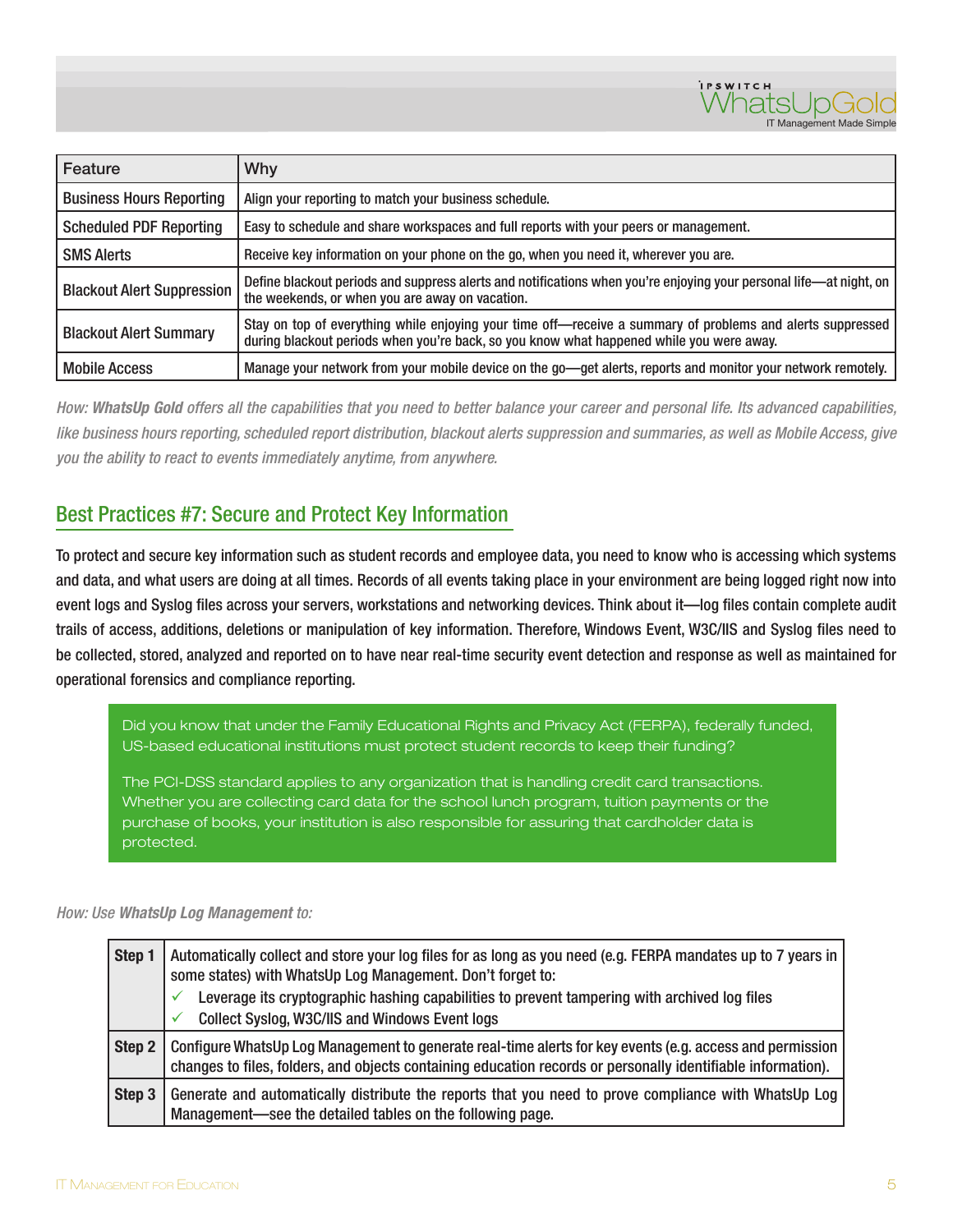

If you're looking for more information on FERPA and PCI-DSS, please read below.

| <b>FERPA</b>                                                               |                                                                             |  |
|----------------------------------------------------------------------------|-----------------------------------------------------------------------------|--|
| <b>Legal Requirements</b>                                                  | <b>Suggested WhatsUp Log Management</b><br><b>Alerts &amp; Reports</b>      |  |
| 20 U.S.C. § 1232g; Title 34, Part 99-Family Educational Rights             | Any changes to File or Folder ACLs<br>$\bullet$                             |  |
| and Privacy                                                                | Registry Access - adds, changes, and deletions<br>$\bullet$                 |  |
|                                                                            | User account changes that provide administrator equivalent<br>$\bullet$     |  |
| (4) (A) For the purposes of this section, the term "education              | permissions                                                                 |  |
| records" means, except as may be provided otherwise in                     | <b>Active Directory access and changes</b><br>$\bullet$                     |  |
| subparagraph (B), those records, files, documents, and other               | Changes to Groups - adds, changes or deletions<br>$\bullet$                 |  |
| materials which-                                                           | Windows and SSH login failures and successes<br>$\bullet$                   |  |
| (i) contain information directly related to a student; and                 | System events - process start and shutdown<br>$\bullet$                     |  |
| (ii) are maintained by an educational agency or institution or             | Application failure, start or shutdown<br>$\bullet$                         |  |
| by a person acting for such agency or institution.                         | IDS and anti-virus logs<br>$\bullet$                                        |  |
|                                                                            | Interfaces for high TCP and UDP traffic<br>$\bullet$                        |  |
| Part b.1: No funds shall be made available under any applicable            | Server offline or online and reboots<br>$\bullet$                           |  |
| program to any educational agency or institution which has a               | Access to network infrastructure<br>$\bullet$                               |  |
| policy or practice of permitting the release of educational records,       | Changes to ACLs on switches, routers or firewalls<br>$\bullet$              |  |
| or personally identifiable information contained therein other than        | <b>DNS</b> changes<br>$\bullet$                                             |  |
| directory information                                                      | Web server access and permission changes<br>$\bullet$                       |  |
| Data and records of electronic transactions, including<br>$\bullet$        | HTTP "404" errors<br>$\bullet$                                              |  |
| computer logs can be considered "student records" under                    | FTP server access and file transfers<br>$\bullet$                           |  |
| FERPA.                                                                     | Server and workstation logs for intrusion incidents and policy<br>$\bullet$ |  |
| According to the America Association of Collegiate Registrars<br>$\bullet$ | changes                                                                     |  |
| and Admissions Officers (AACRAO), "Education record means                  | Access and permission changes to Files, Folders, and Objects<br>$\bullet$   |  |
| those records, files, documents and other materials which                  | containing student records data                                             |  |
| contain information directly related to a student and are                  |                                                                             |  |
| maintained by an educational agency or institution or by a                 | Key Windows Event Logging Categories to Enable                              |  |
| person acting for such agency or institution," and "record                 | <b>Logon Events - Success/Failure</b><br>$\bullet$                          |  |
| is understood to mean any information or data recorded in                  | <b>Account Logons - Success/Failure</b><br>$\bullet$                        |  |
| any medium (e.g., handwriting, print, tapes, film, microfilm,              | <b>Object Access - Success/Failure</b><br>$\bullet$                         |  |
| microfiche, any form of electronic data storage."                          | <b>Process Tracking - Success</b><br>$\bullet$                              |  |
|                                                                            | <b>Policy Change - Success/Failure</b><br>$\bullet$                         |  |
|                                                                            | <b>Account Management - Success</b><br>$\bullet$                            |  |
|                                                                            | <b>Directory Service Access - Success/Failure</b><br>$\bullet$              |  |
|                                                                            | System Events - Success/Failure<br>$\bullet$                                |  |

In addition, *WhatsUp Gold* and *WhatsUp Gold Flow Monitor* can also help you secure your network and detect traffic abnormalities that may indicate viruses, malware and other rogue activities.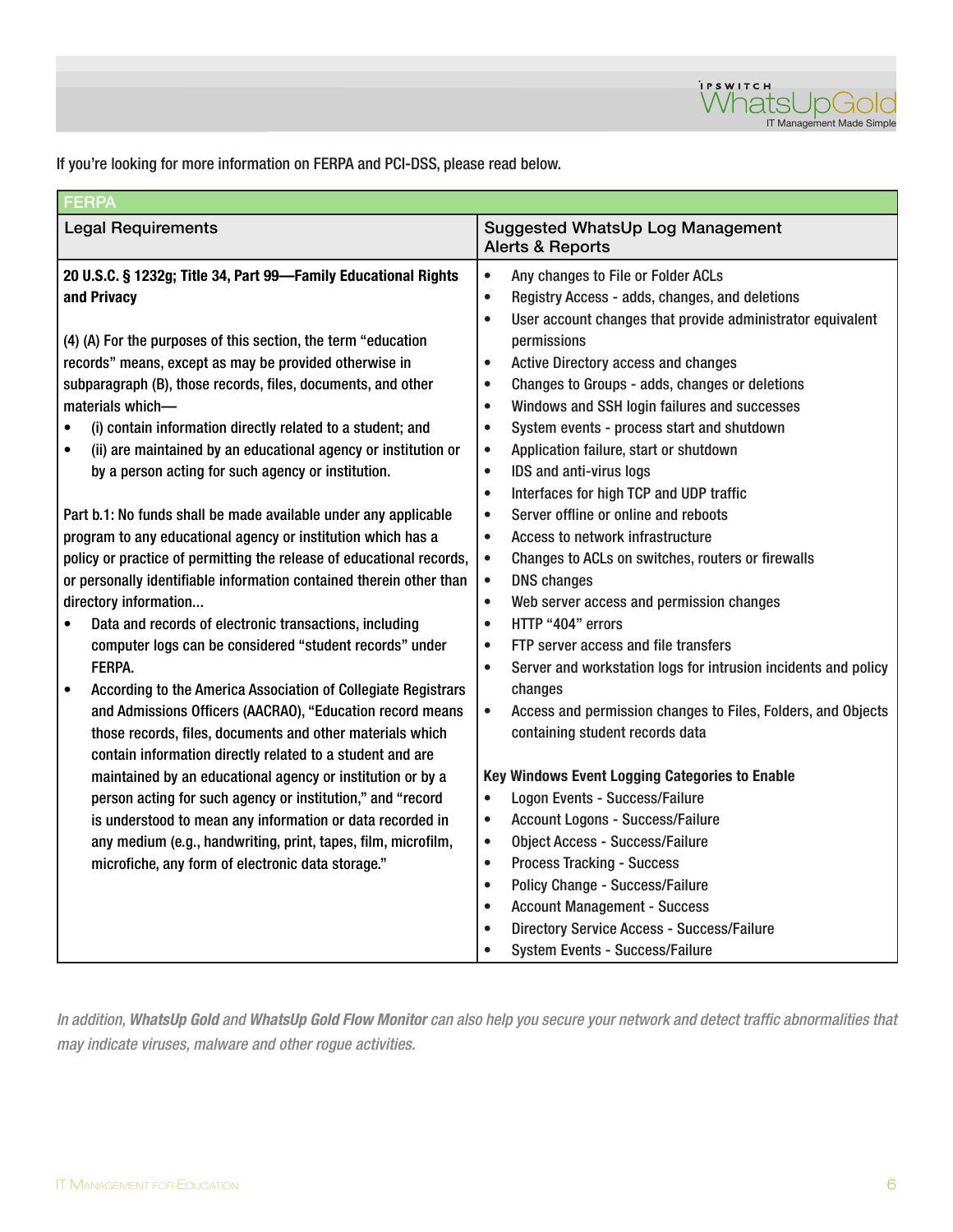

| <b>PCI-DSS</b>                                                                                                                                                                                                                                                                                                                                                                                                                                                                                                                                                                                                                                                                                                                                                                                                                                                                                                                                                                                  |                                                                                                                                                                                                                                                                                                                                                                                                                                                                                                                                                                                                                                |  |
|-------------------------------------------------------------------------------------------------------------------------------------------------------------------------------------------------------------------------------------------------------------------------------------------------------------------------------------------------------------------------------------------------------------------------------------------------------------------------------------------------------------------------------------------------------------------------------------------------------------------------------------------------------------------------------------------------------------------------------------------------------------------------------------------------------------------------------------------------------------------------------------------------------------------------------------------------------------------------------------------------|--------------------------------------------------------------------------------------------------------------------------------------------------------------------------------------------------------------------------------------------------------------------------------------------------------------------------------------------------------------------------------------------------------------------------------------------------------------------------------------------------------------------------------------------------------------------------------------------------------------------------------|--|
| <b>Legal Requirements</b>                                                                                                                                                                                                                                                                                                                                                                                                                                                                                                                                                                                                                                                                                                                                                                                                                                                                                                                                                                       | <b>Suggested WhatsUp Log Management</b><br><b>Alerts &amp; Reports</b>                                                                                                                                                                                                                                                                                                                                                                                                                                                                                                                                                         |  |
| 10.1 Establish a process for linking all access to system<br>components (especially access done with administrative<br>privileges such as root) to each individual user.<br>10.2 Implement automated audit trails for all system<br>components to reconstruct the following events:<br>• 10.2.1 All individual user accesses to cardholder<br>data<br>• 10.2.2 All actions taken by any individual with<br>root or administrative privileges<br>• 10.2.3 Access to all audit trails<br>• 10.2.4 Invalid logical access attempts<br>• 10.2.6 Initialization of the audit logs<br>. 10.2.7 Creation and deletion of system-level<br>objects<br>10.3 Record at least the following audit trail entries for all<br>system components for each event:<br>• 10.3.1 User identification<br>• 10.3.2 Type of event<br>• 10.3.3 Date and time<br>• 10.3.4 Success or failure indication<br>• 10.3.5 Origination of event<br>• 10.3.6 Identity or name of affected data, system<br>component, or resource | • Directory Service Access Attempts<br>• Directory Service Access - Success/Failure<br>• Logon Failures - Active Directory<br>• Logon Failures - Local Logons<br>• Object Access Attempts - Success/Failure<br>• Object Deletions<br>• Password Reset Attempts by Administrators or<br><b>Account Operators</b><br>• Process (Program) Usage<br>• User Activity in Auditing Categories<br>• Successful Network Logons - Workstations and<br><b>Servers</b><br>• Policy Change - Success/Failure<br>• Account Management - Success/Failure<br>• Directory Service Access - Success/Failure<br>• System Events - Success/Failure |  |
|                                                                                                                                                                                                                                                                                                                                                                                                                                                                                                                                                                                                                                                                                                                                                                                                                                                                                                                                                                                                 |                                                                                                                                                                                                                                                                                                                                                                                                                                                                                                                                                                                                                                |  |

#### **Summary**

WhatsUp Gold is a complete IT Management Solution, simple to install and easy to use, that lets you discover and manage your network, servers, applications, virtual resources, network traffic, configuration, layer 2 port-to-port connectivity and events in a matter of minutes, all from a SINGLE console. WhatsUp Gold has been in the market for 20 years and has been tried, tested, and proven on networks just like yours—over 100,000 of them. See some examples below of how WhatsUp Gold can help support your IT goals:

| <b>Your Goal</b>                  | <b>Recommended WhatsUp Gold Solution</b>                                                                                                                     |  |
|-----------------------------------|--------------------------------------------------------------------------------------------------------------------------------------------------------------|--|
|                                   | Pre-virtualization phase                                                                                                                                     |  |
|                                   | Step 1: Use WhatsUp Gold WhatsConnected to discover, map, inventory and document everything<br>connected to your network                                     |  |
| <b>Datacenter consolidation</b>   | Step 2: Import your information into WhatsUp Gold, and start monitoring performance right away.<br>Identify under-utilized resources that can be virtualized |  |
| Moving to a private cloud         | Post-virtualization phase                                                                                                                                    |  |
|                                   | Step 3: Use WhatsUp Gold to ensure optimal performance on an on-going basis                                                                                  |  |
| <b>Virtualization</b>             | Step 4: Use WhatsUp Gold WhatsVirtual to manage and control physical and virtual resources from<br>the same console                                          |  |
|                                   | Step 5: Use WhatsUp Gold Flow Monitor to go deeper into network traffic and understand bandwidth<br>usage-who and how                                        |  |
| <b>T MANAGEMENT FOR EDUCATION</b> | Step 6: Use WhatsUp Gold to secure your network with real-time alerts on key vCenter security events                                                         |  |